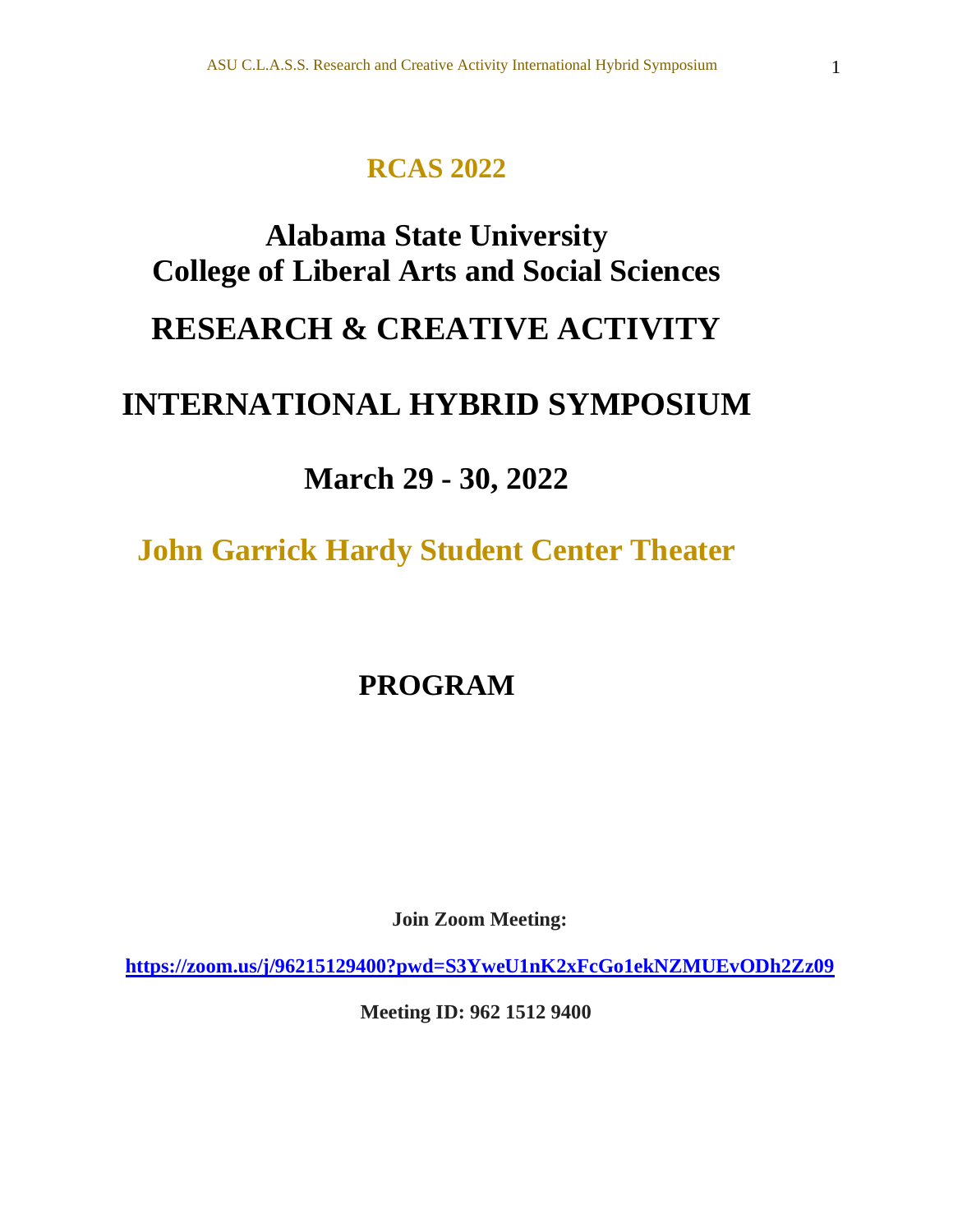### A Message from the RCAS 2022 Committee

The Alabama State University, College of Liberal Arts and Social Sciences Research and Creative Activity Committee is pleased and proud to open the 2022 International Hybrid Symposium on Pandemic.

"Pandemic" describes a variety of influences on masses of people. The breadth of the topic invited a wonderful communion of work. We look forward to a fascinating concert of knowledge during this conference.

To that end, we whole-heartedly welcome speakers from far and near to share their insights. Local ASU faculty and students and regional faculty and students from Tuskegee University, join with presenters from California, Canada, Denmark, the Netherlands and Mauritius.

We also welcome our Keynote Speaker, Dr. Toiya Kristen Finley, from Nashville, Tennessee, Author, Consultant, Editor, Educator, Entrepreneur, and Game Designer. She will speak about thriving as a young creative, as an African-American woman, as an Internet-based remote-worker during the pandemic, and more.

We are excited to explore the rich collective of research, analysis, fiction, poetry, and performance to be shared here in the John Garrick Hardy Student Center Theater on ASU's campus, and widely through the almost-magical connectivity of Zoom.

The C.L.A.S.S. RCAS 2022 Committee warmly thanks all those who helped this symposium come to pass, including Mr. Duane Turner for his technical expertise and assistance, Ms. Katrina Williams, OTS Web Content Editor, for creating the RCAS webpage on the CLASS website, Mrs. Tonika Copeland for all she does every day for our college and the extra mile she has gone to help us launch RCAS 2022, and all Symposium presenters who have generously offered to share their time and talent with us, including our C.L.A.S.S. Dean, Dr. Kathaleen Amende and ASU's Provost and Vice President for Academic Affairs, Dr. Carl Pettis.

#### Sincerely,

The RCAS 2022 Committee

- Dr. Ivon Alcime, RCAS Committee Chair, Interim Chair of the Communications Department
- Dr. Lynne Schneider, RCAS Vice-Chair, Assistant Professor, Languages and Literatures Department
- Mr. Michael Bean, RCAS Technical Chair, Assistant Professor, Communications Department
- Dr. Calvin Smith, RCAS Member, Assistant Professor, Psychology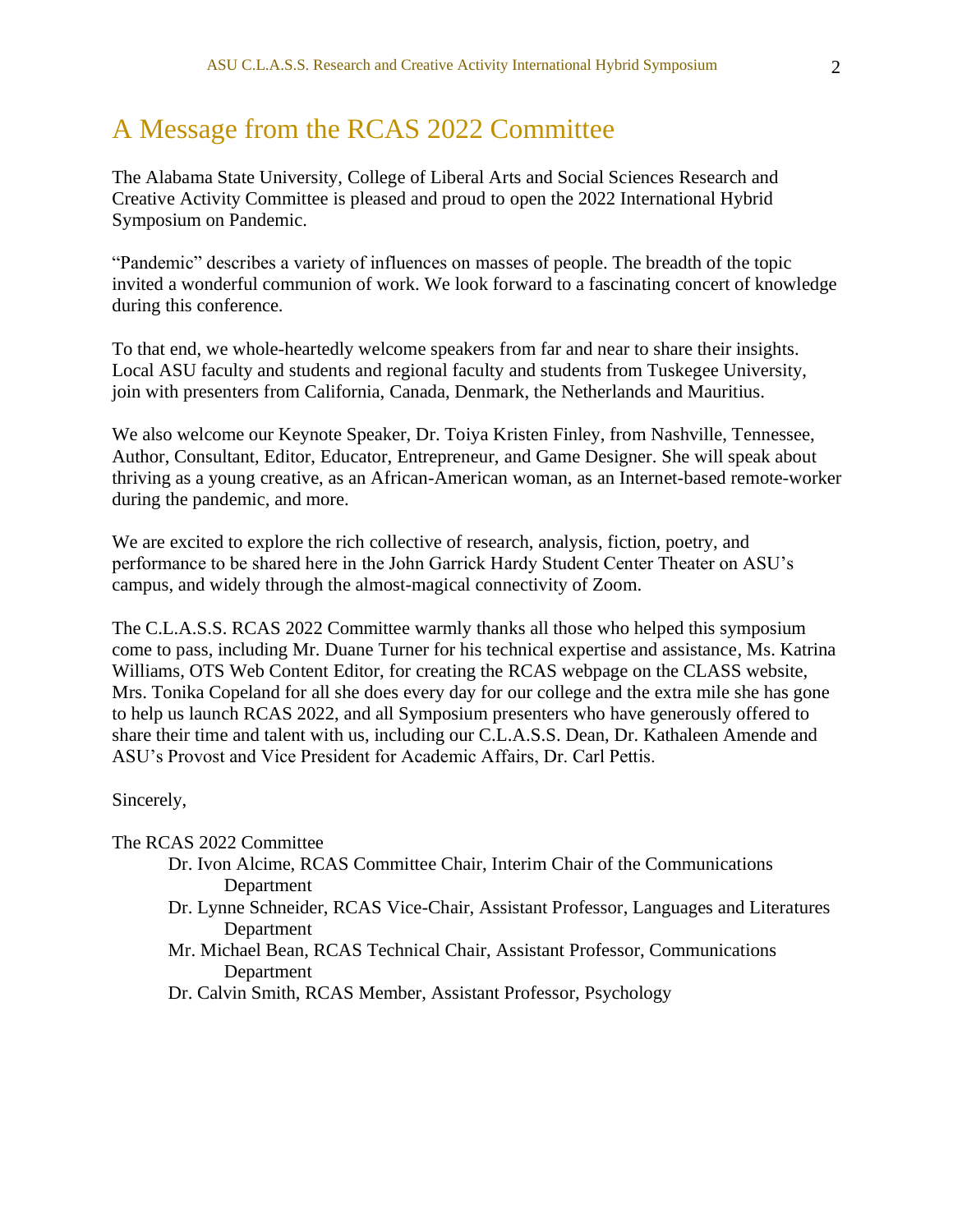### **TUESDAY, MARCH 29, 2022 | 8:30AM - 5:00 PM**

**Note: Times shown below are Central Times (CT)**

### **Morning Session**

**8:30 AM**  WELCOME to RCAS 2022 International Hybrid Symposium

### **Introductory Remarks**

- DR. IVON ALCIME, Chair of the RCAS Committee, Interim Chair and Associate Professor of the Communications Department
- DR. BRENDA I. GILL, Associate Dean of the College of Liberal Arts Social Sciences
- DR. KATHALEEN AMENDE, Dean of the College of Liberal Arts and Social Sciences
- DR. CARL PETTIS, Provost and Vice President of Academic Affairs
- DR. QUINTON T. ROSS, JR., President of Alabama State University

### **9:00 AM**

### **Session Topic: The Broad Impact of the COVID-19 Pandemic**

**Moderator:** SHANI CRAYTON, M.Ed., News Operations Supervisor and Senior Technical Media Producer, WSFA-12 News, Montgomery, AL

### **Media Coverage in the Wake of a Protean Pandemic**

MELANIE HOGAN, News Director and Producer, WVAS 90.7 FM, Alabama State University's Public Radio Station

### **Arguments of Faith, Family and Finances During COVID:** *a Legal Practitioner's Perspective*

VICKI BRADLEY-SEALS, Esq., Alabama State University

### **Community Health Equity Program Addressing Social Determinants of Health in Alabama during COVID-19**

BRIDGET STASHER-BOOKER, PH.D, RHIA, CHT-IM, MCCT, Alabama State University Health Information Management, Montgomery, AL

### **10:00 AM**

### **Session Topic: Digital Media and the Pandemic**

- **Moderator:** MICHAEL BEAN, Alabama State University, Instructor, Communications Dept.
	- **The Covid-19 Pandemic and the Aporetic Aesthetics of Digital Media** INGRID M. HOOFD, Utrecht University, The Netherlands
	- **Unethical Internet: A Study of Social Media and Responsibility** CORRYN CARTER, Student, Alabama State University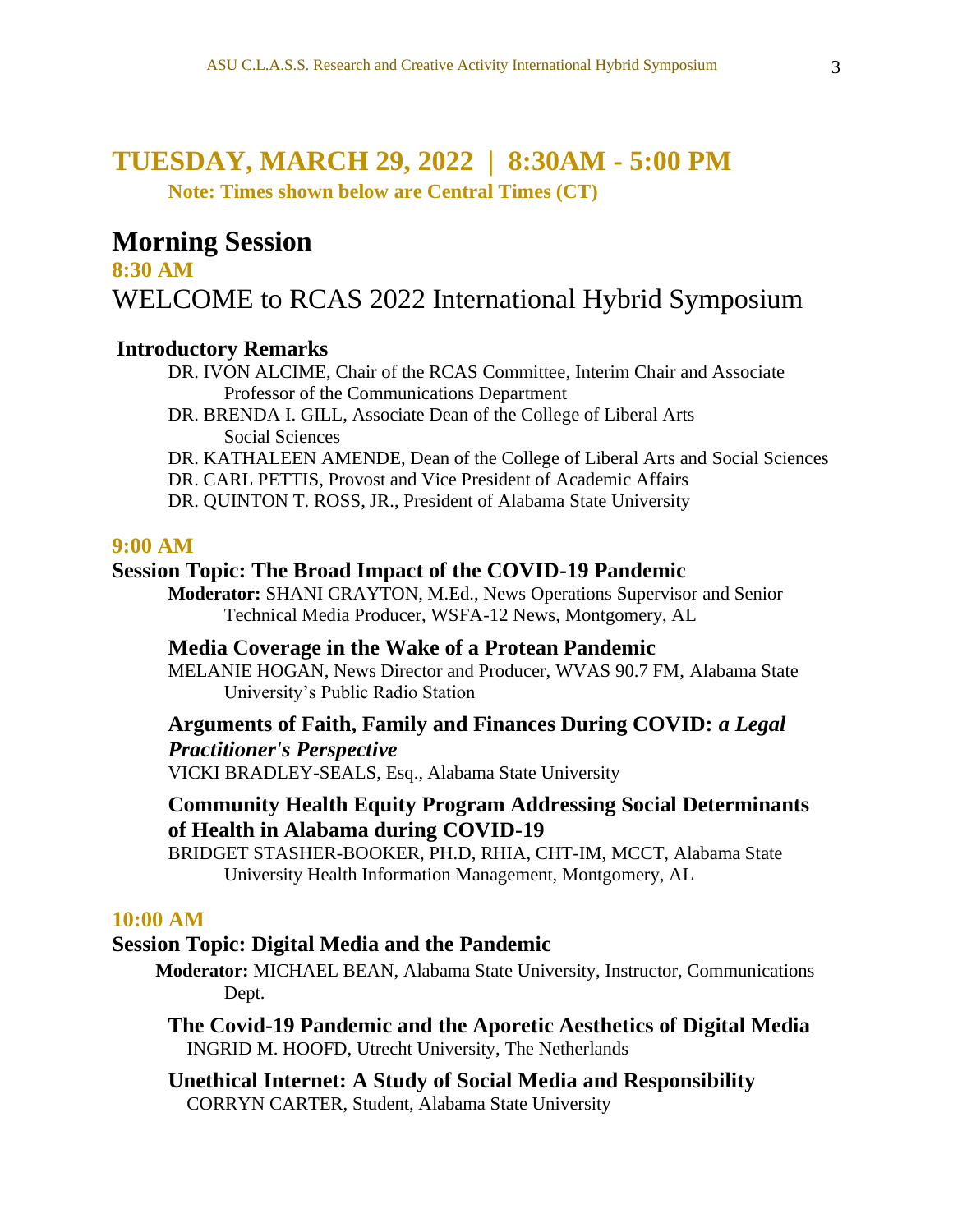### **10:30 AM**

### **Session Topic: Issues in Social Work and COVID**

#### **Participants: Alabama State University Faculty and Students Moderator:** SIMONE NOBEL, B.S.W. Candidate, Honors, Alabama State University

### **Palliative Care for COVID-1: Video Poster and Discussion**

AMBER MAYFIELD, B.S.W. Alabama State University, MSW Candidate in Social Work

### **Coping with Grief During a Pandemic**

ASHLEY ROBINSON, B.S.W. Candidate, Alabama State University SIMONE NOBEL, B.S.W. Candidate, Honors, Alabama State University

#### **11:00 AM**

### **Session Topic: University Faculty & Pandemic**

**Roundtable Participants: Alabama State University Faculty Members**

### **Disconnected, Connected, and Sometimes Muddled***: Navigating COVID-19 as a Faculty Member*

KEITH RAY, PH.D, Chair, Dept of Criminal Justice and Social Sciences BRENDA GILL, PH.D, Associate Dean, C.L.A.S.S., Professor of Sociology and Criminal Justice RHIANE HINTON-SMITH, MS, ASU SHANAE SHAW, PH.D. Instructor, Dept. of Social Work TABITHA BROOKINS, PH.D, LMSW, Assistant Professor, Dept. of Social Work

### **12:00 Noon**

**Lunch Break**

### **Afternoon Session**

### **1:00 PM**

#### **Session Topic: Racism as a Pandemic**

**Participants: Tuskegee University Faculty and Students**

**Booker T. Washington Leadership Institute Fellows, Undergraduate Scholars:** *Surviving Racism as a Pandemic - Studying Tuskegee Airmen Through Oral History Interviews*

#### **Faculty Participants and Moderators:**

ZANICE BOND, PH.D. Associate Professor of English, Tuskegee University, and Booker T. Washington Leadership Institute Fellows

 LISA BRATTON, PH.D., Associate Professor of History, Tuskegee University, and Booker T. Washington Leadership Institute Fellow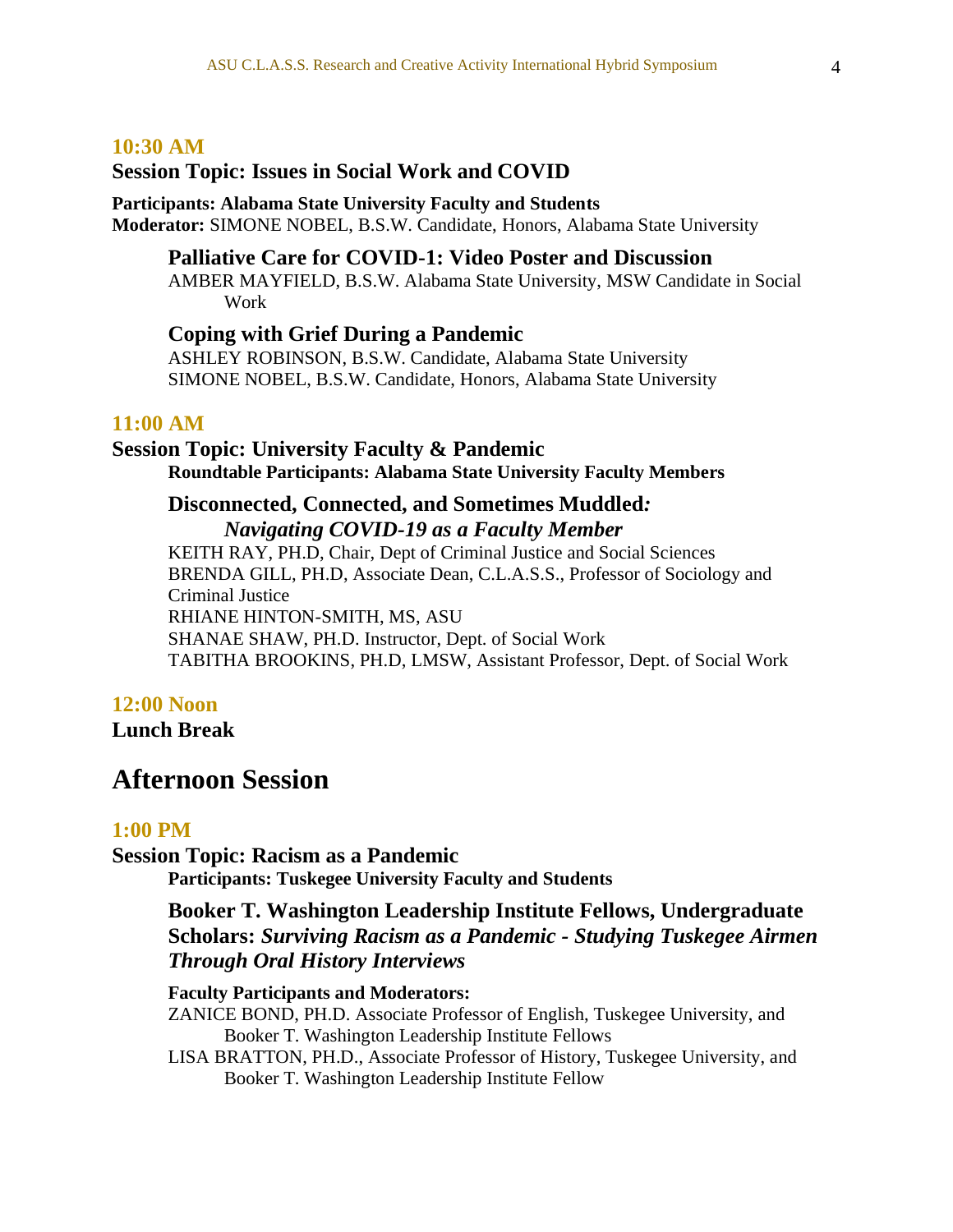**Student Participants:** AMAYA CHAMPION JORDYN IGNONT TIERNEY MACON

### **2:00 PM**

**Session Topic: Racism as a Pandemic**

**Participants: Sigma Tau Delta Rho Chapter, Alabama State University** Sigma Tau Delta is the International English Honors Society. **Rho Chapter Faculty Advisor:** LYNNE SCHNEIDER, PH.D **Moderator:** NOAH CAMPBELL, B.A., Alabama State University

**Student Participants** AVIAN BAKER HOPE MILLER JELANY MCGOWAN ANTORRIS SMITH-BURTS KENNEDE THREADGILL

### **3:00 PM**

### **Session Topic: Student Pandemic Narratives Participants: Alabama State University Faculty and Students**

### *Being a Student in the Pandemic: Our Experiences*

**Faculty Moderator:** BRENDA GILL, PH.D, Associate Dean, College of Liberal Arts and Social Sciences, Associate Professor of Sociology and Criminal Justice

#### **Student Panelists:**

CHARLES LEWIS, Graduate Student and GRA, Dept. of Health Science TAYLOR YOUNG, B.S. Candidate, Alabama State University MATTEYA COBBS AMANDA HARRIS

### **4:00 PM**

### **Session Topic: Student Life in the Pandemic**

### **ASU, a Southern HBCU:** *Keeping the Sting - Student Retention in the Hornet Nation*

**Faculty Moderator:** BRENDA GILL, PH.D, Associate Dean, College of Liberal Arts and Social Sciences, Associate Professor of Sociology and Criminal Justice **Student Panelists:** MATTEYA COBBS AMANDA HARRIS MAHOGANY TERRELL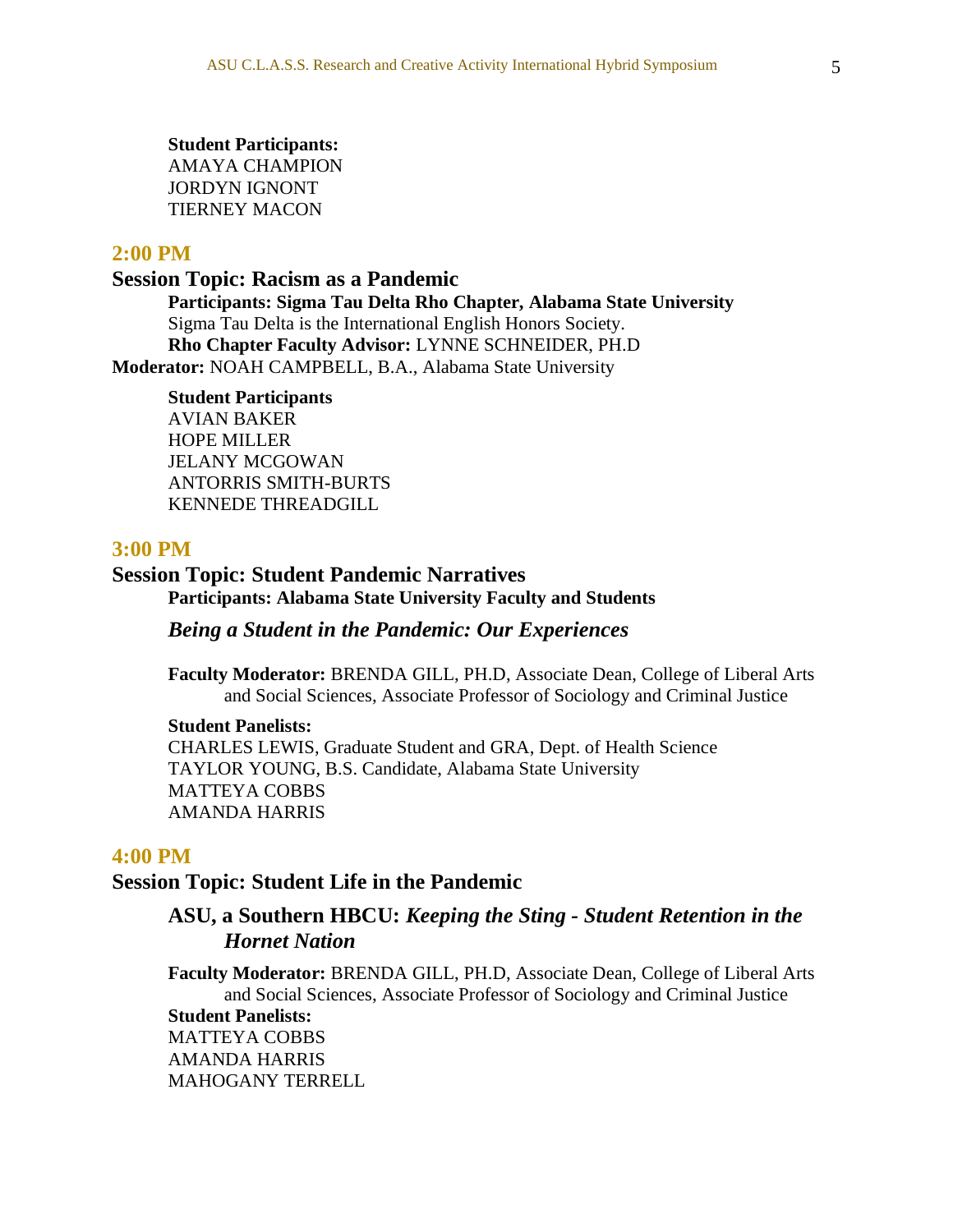### **WEDNESDAY, MARCH 30, 2022 | 8:30AM - 5:00 PM**

### **Morning Session**

### **8:30AM**

### **Session Topic: Women in History**

**Moderator:** W. H. TAYLOR, PH.D, Professor, Department of History, Alabama State University

### **Women and Gender as Discussed in 16th- and 17th-Century Academic Philological and Philosophical Writings and the Relevance Thereof in Our Time**

JOSEPH FREEDMAN, PH.D, Professor, History Dept., Alabama State tayUniversity

#### **9:00AM**

### **Session Topic: Pandemic and Literature**

 **Pandemic Antisemitism in Geoffrey Chaucer's** *The Prioress's Tale* LORENZ A. HINDRICHSEN, Copenhagen International School, Denmark

### **Time, Isolation, and Self-Reflection in Albert Camus's** *La Peste* **and**

*L'Etranger* (respectively, *The Plague* and *The Stranger, which was* also published in English as *The Outsider*) ANGELA RAMSOONDUR, University of Mauritius, Mauritius

### **Using Literature to Build Social Models: Lessons from Camus's** *The Plague*

ROBERT O. WHITE II, PH.D., JD, Alabama State University

### **10:00 AM**

#### **Session Topic: Literature and Pandemic, Reading and Discussion**

**Moderator:** LYNNE SCHNEIDER, PH.D, Assistant Professor, Languages and Literatures, Alabama State University

### **Vaccine Hesitancy and Public Vulnerability in Speculative Fiction: Author's Discussion about his novel,** *A Suitable Companion for the End of Your Life*

ROBERT MCGILL, PH.D., Professor of Literature, University of Toronto, Canada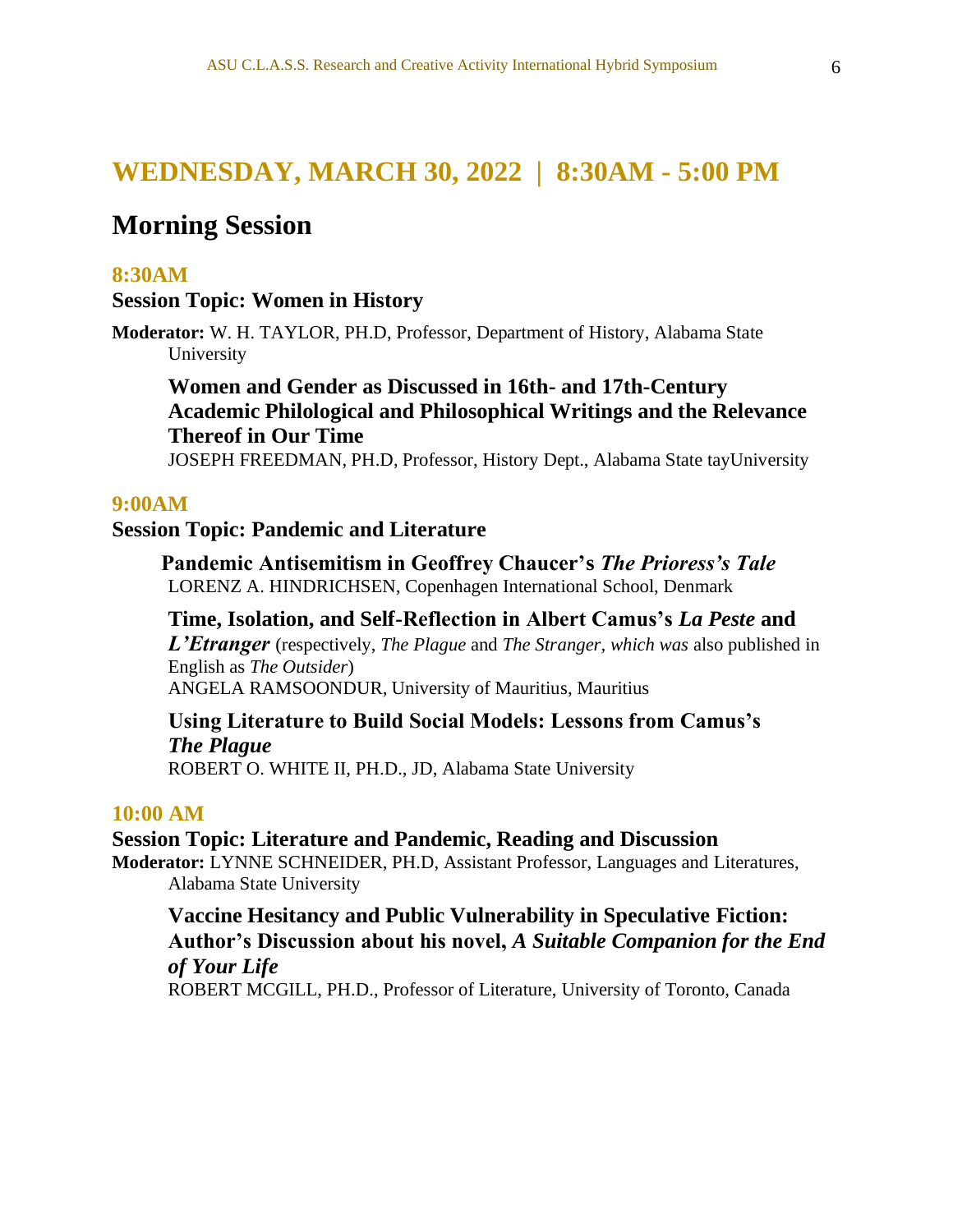### **11:00 AM**

### **Session Topic: Poetry and Short Fiction, Reading and Discussion**

**Moderator:** KAVON FRANKLIN, PH.D, Associate Professor, Languages and Literatures Department, Alabama State University

#### **Participants:**

- JACQUELINE ALLEN TRIMBLE, PH.D, Chair of the Department of Languages and Literatures, Alabama State University, Award-winning Author of Poetry and Prose, including her poetry collection *American Happiness* (2016), and her most recent poetry collection to be released April 5, 2022, *How to Survive the Apocalypse*
- RUSTY SPELL, PH.D, Assistant Professor, Languages and Literatures Dept., Alabama State University, Actor, Author, Podcaster, and Raconteur
- LYNNE SCHNEIDER, Assistant Professor, Languages and Literatures Dept., Alabama State University

### **12:00 Noon**

**Lunch Break**

### **Afternoon Session**

**1:00 PM KEYNOTE ADDRESS**

### **TOIYA KRISTEN FINLEY, Ph.D**

### **Author, Consultant, Editor, Educator, Entrepreneur, Speaker and Game Designer**

Dr. Finley will speak about thriving as a young creative, as an African- American woman, as an Internet-based remote-worker during the pandemic, and more. She encourages discussion and questions from Symposium guests and participants after her talk.

Nashville native Toiya Kristen Finley holds a doctorate in literature and creative writing from Binghamton University. With nearly 70 published works, she has 30 years of experience in a range of genres.

Her writing credits include short stories published in collections and anthologies such as *The Year's Best Science Fiction and Fantasy 2010,* and *The Best of Electric Velocipede,* both of which chose to include her short story "The Death of Sugar Daddy," and *Wastelands 2* and *Loosed Upon the World,* both of which included "outer rims."

Her book credits include *The Game Narrative Toolbox* and *Narrative Tactics for Mobile and Social Games: Pocket-Sized Storytelling. Freelance Video Game Writing: The Life & Business of the Digital Mercenary for Hire* is forthcoming for CRC in May.

She is also a member of the IGDA Game Writing Special Interest Group's Executive Board. Oh, and she's finally working on her own visual novel demo!